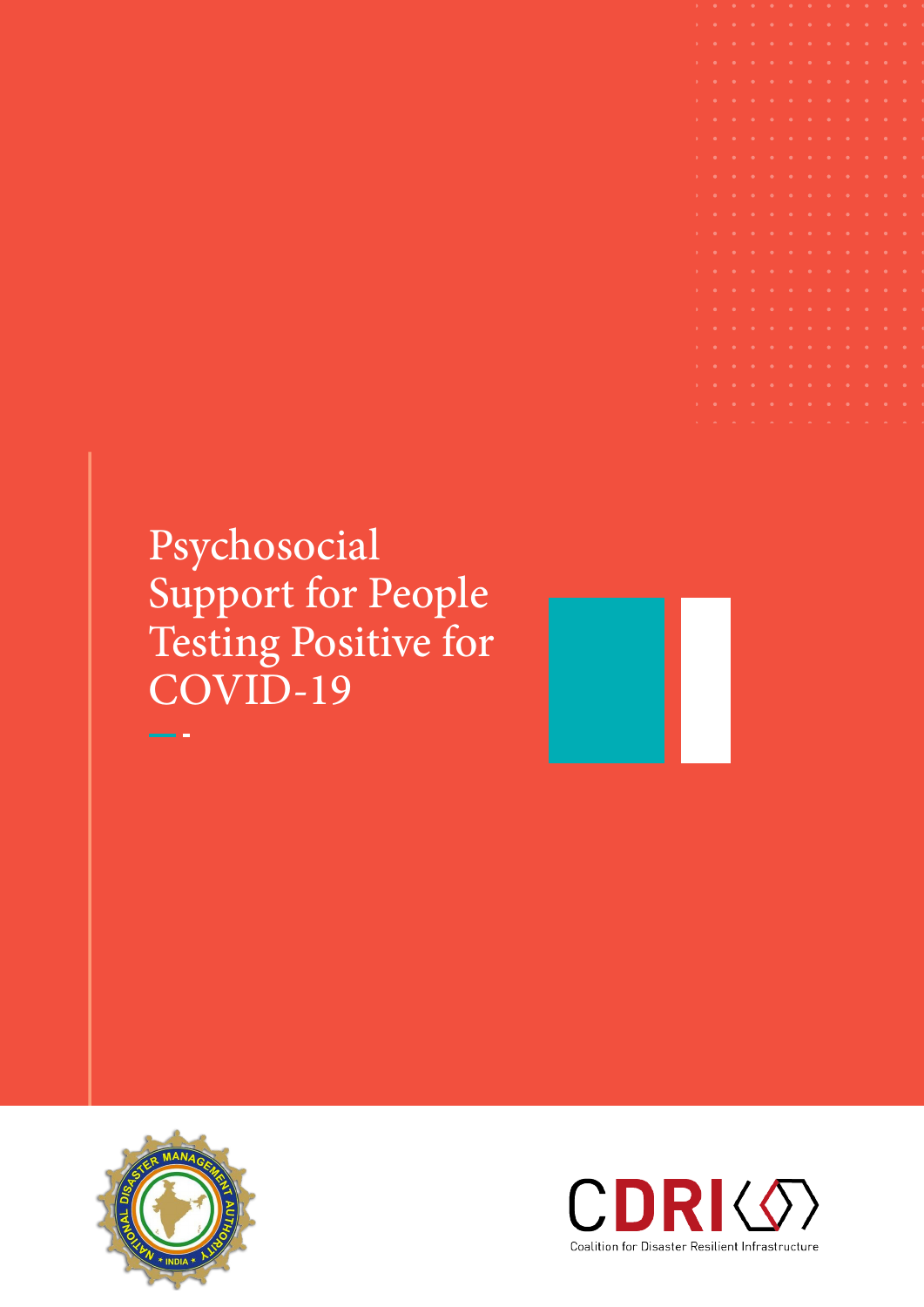The World Health Organization has expressed its concern over the impact of the global pandemic on the mental health and psycho-social concerns of people. It is speculated that safety measures like self-isolation and quarantine have affected usual activities, routines and livelihood of people that may lead to increased loneliness, anxiety, depression, insomnia, harmful alcohol or drug use, and selfharm or suicidal behavior (World Health Organization, 2020). The lockdowns around the world have also led to an increase in domestic violence cases as victims of violence are restricted to stay in the same place as their perpetrators, with no escape. Stigma and discrimination against person(s) who have tested positive for COVID-19 is another major source of distress for them, in addition to the already existing physical and mental health issues. A recent survey by the Indian Psychiatric Society indicated a twenty percent increase in mental illnesses in the country since the coronavirus outbreak. It is understandable that at times like this, people may be feeling afraid, worried and overwhelmed with the constantly changing alerts and media coverage regarding the spread of the virus. Psychosocial interventions are therefore important, to keep the population informed and assist them in following mental health tips and strategies to look after themselves as well as others in the community.

Psychosocial interventions refer to strategies that target excessive, uncontrollable stress, concern and persistent excessive arousal. Mental health professionals like psychologists, psychiatrists and psychiatric social workers help the patients and larger community understand the potential impact of the virus and help patients, societies and families deal with the potential threat on physical and mental health. Psychological assistance services, including telephone, internet and application-based counseling or intervention, have been widely deployed by local and national mental health institutions in a response to the COVID-19 outbreak as the availability of transparent appropriate, and timely information is vital for the emotional restraint of family members and for keeping the general population calm.

In keeping with the this need, NDMA initiated a helpline for people testing positive for COVID-19 whereby psychosocial support is being provided to the latter in the form of remote counseling. Being isolated and quarantined, the COVID-19 patients face a myriad range of anxieties and worries pertaining to their own health including uncertainty of recovery, co-morbidity, health and welfare of their near and dear ones, financial security etc. which lead to feelings of loneliness, hopelessness and frustration. NDMA has enlisted volunteer counselors and engaged them to counsel the patients through telephone.

2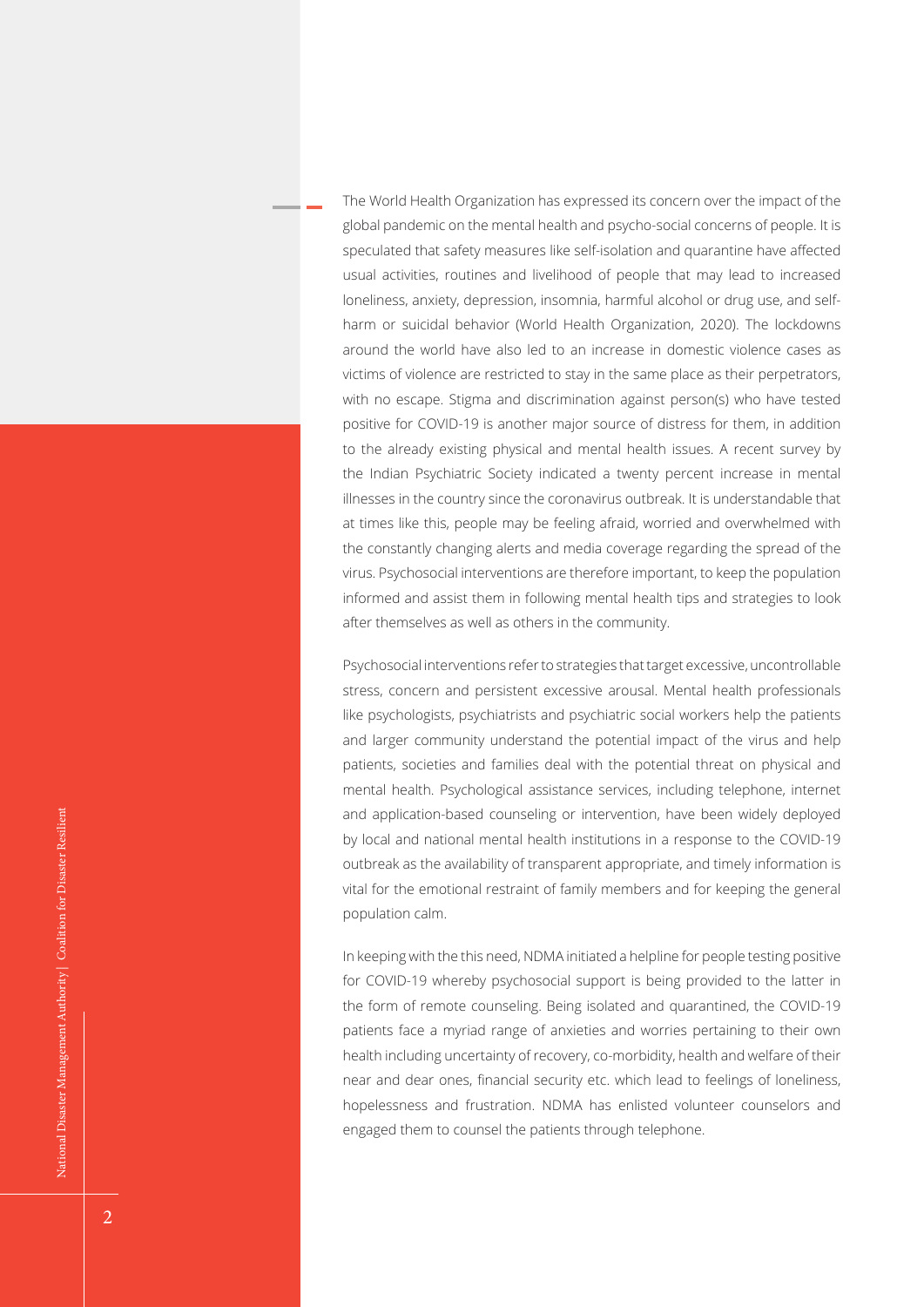The objective of the intervention is to offer basic psychosocial support to people who have tested positive for COVID-19, through telephonic counseling / 'compassionate talking' by qualified and experienced counselors. Such compassionate talking or counseling entails specific components of Psychosocial First Aid (PFA) such as: listening non-judgmentally; giving re-assurance and general information; and encouraging self-help and other support strategies.

Being conducted from a remote place, such counseling does not entail any psychological assessment or treatment. It is not intended to fulfill the objectives of conventional psycho-social counseling such as: providing practical assistance for meeting immediate needs; helping establish social supports; and providing linkages with referral services.



This intervention is unique and is one of its kind in the country as it is a kind of a 'reverse' helpline whereby people testing positive for Covid 19 do not call up the helpline but are instead called up for checking on their psychosocial state and providing some relief in the form of counseling. Most of the times people testing positive are relieved to get such a call where the caller promises to hear out their problems and thought processes and keep everything confidential. In cases where the person requests for call back or exhibits need of further counseling, the same is arranged by NDMA.

The volunteers for this counseling service have been selected after a thorough screening process which included checking for appropriate qualification and experience. These volunteers are mainly Psychiatrists, Clinical Psychologists, Counselors, Psychiatric Social Workers. They are conducting the counseling from remote places in different parts of the country. Apart from English and Hindi, these counselors speak a variety of regional languages, which enables them to communicate effectively with the beneficiaries.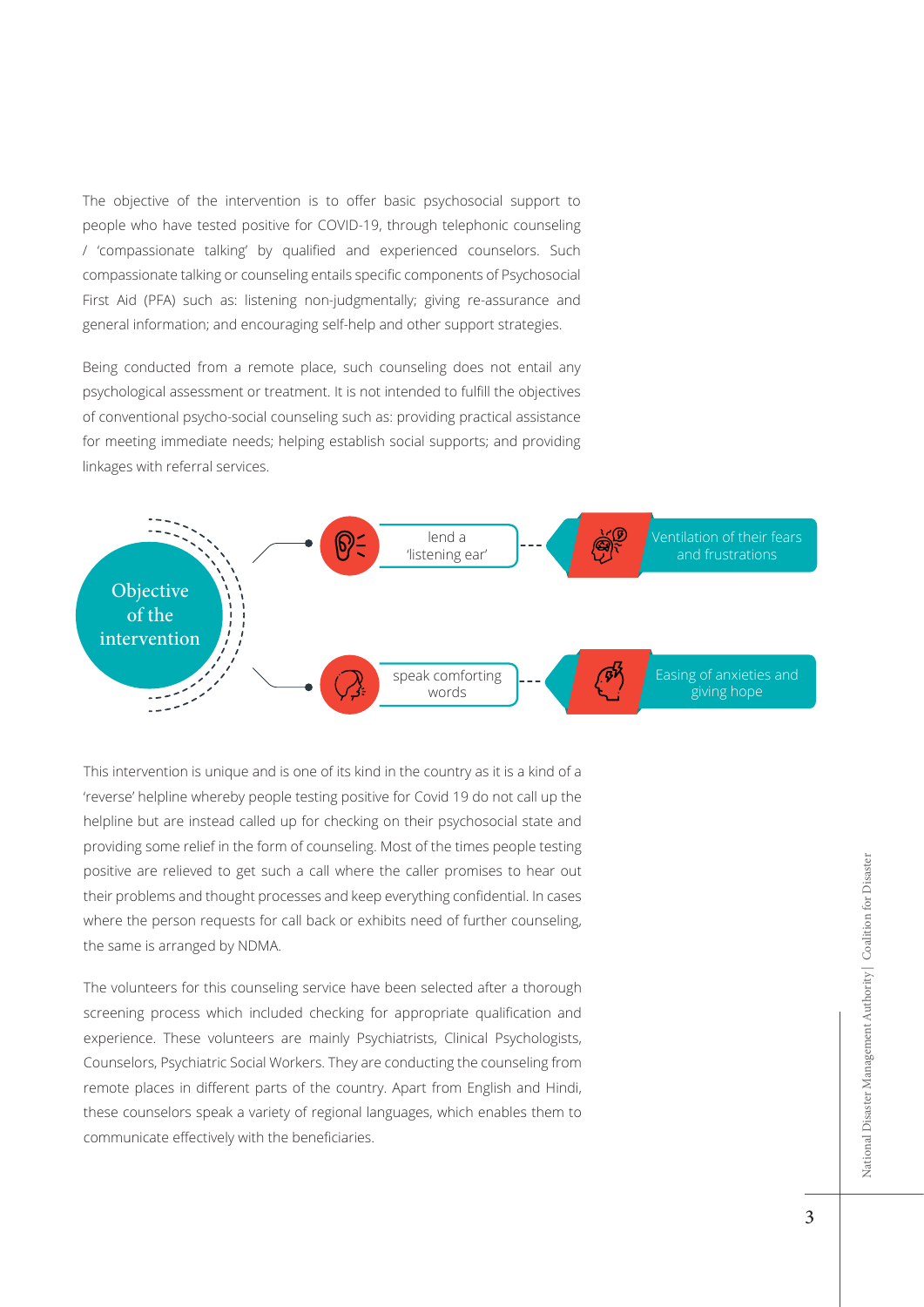| 3.15 PM 全                     |   |                  |   | 6 ISI 49:090 |
|-------------------------------|---|------------------|---|--------------|
| я                             | 袐 | 冎                | O |              |
| <b>Diaposition</b>            |   | <b>Ariswered</b> |   | ×            |
| Sub Disposition               |   |                  |   | ٠            |
| Phone                         |   | XXXXXXXXXXX      |   |              |
| Mame                          |   | ABDNNASER        |   |              |
| Ape                           |   | 40               |   |              |
| Gender                        |   | M                |   |              |
| State                         |   | <b>PALAKKAD</b>  |   |              |
| <b><i><u>District</u></i></b> |   | Kerala           |   |              |
|                               |   |                  |   |              |

The counselors were provided necessary guidance on operational procedures, ethics and mental health advisories issued by NDMA as well as the Ministry of Health and Family Welfare, which would need to be strictly adhered to while carrying out the service. On completion of the service a certificate of appreciation is provided to them.

The counseling is being conducted through a specially designed mobile application which is installed in the counselor's mobile phones. This mobile App ensures that neither the patient's number is visible to the counsellor nor the counsellor's number is visible to the patient. NDMA collects data of people testing positive for COVID-19 in India and feeds it into the application installed in the counselor's phone. When the counselor calls up a COVID-19 positive person from the app, the app only reveals the basic information required for counselling of the person. It does not reveal the phone number to the counselor. This ensures confidentiality of the details of the patients as well as the counselors.

#### **Figure 1:** Mobile Based Application for Calling

These counselors offer psychosocial support to the patients in the form of COVID-19 education and bereavement counseling as well as enabling catharsis and inspiring hope. The various types of issues which the COVID-19 people vent out to the counselors include:

- Confusion regarding prescribed duration for isolation/quarantine
- Concern about testing
- Concern about lack of knowledge about test report result
- Concerns about own health, welfare of family
- Anger regarding quarantine
- Worries pertaining to what the future holds
- Worries about stigma and discrimination that family may face
- Stress of family members due to high risk age of patient
- Feelings of loneliness stemming from separation from near and dear ones
- Worries pertaining to family members not admitted in hospital
- Frontline health workers not getting to meet family
- Lack of contact with family due to phone connectivity issues

4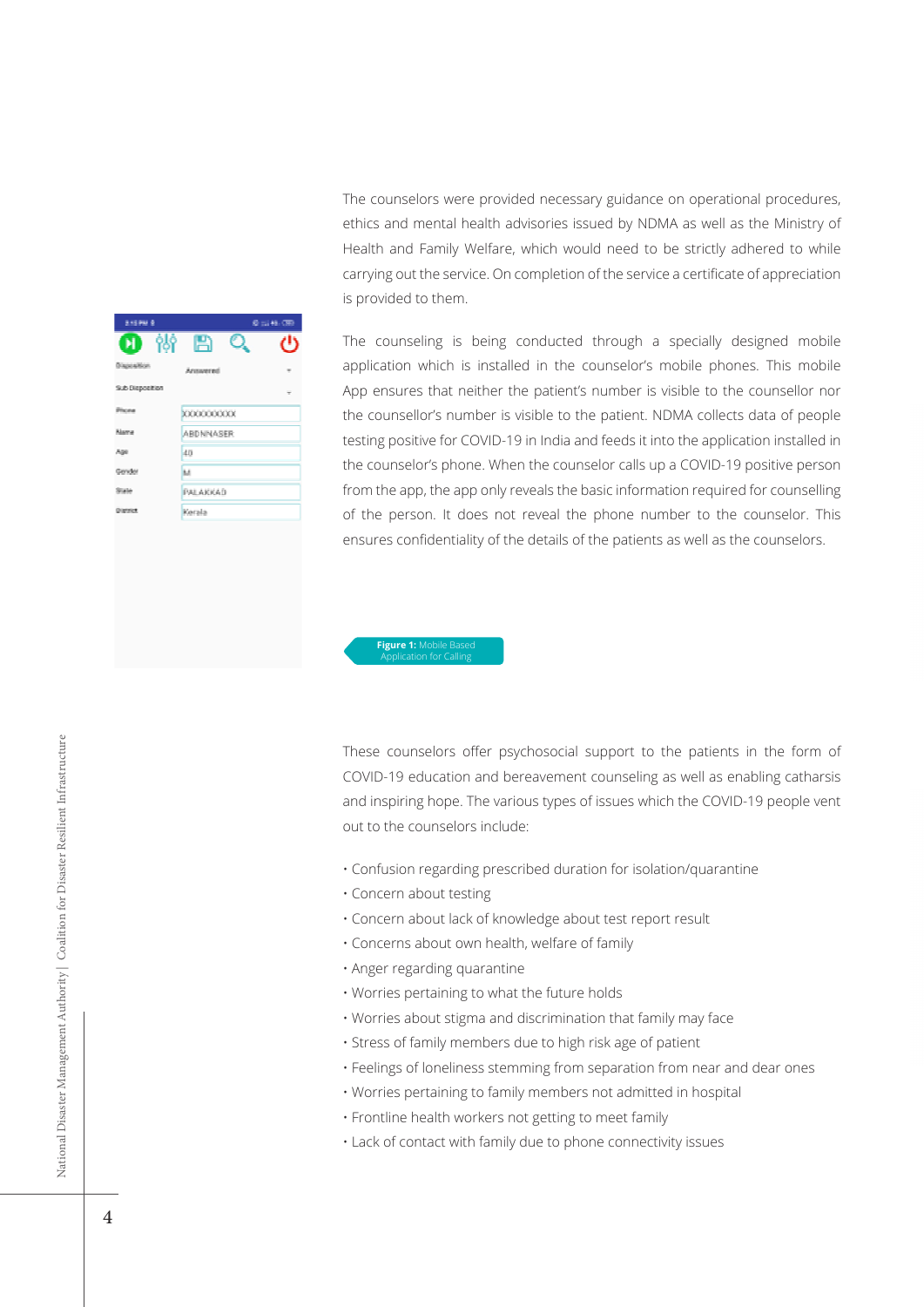# **Client Overview**

65 year old male, living in isolation, post diagnosis of COVID-19.

#### Background

- Patient diagnosed of COVID-19 and after being treated in a hospital was prescribed elf-isolation at home.
- Suffered from mild to medium PTSD symptoms, borderline Hypertensive and diabetic.
- Suffered from isolation anxiety and mild to medium PTSD. Easily triggered irritable because of the multiple follow ups from various governmental
- Was asked to self-isloate which aggravated his situation

#### Client benefits and outcome

- Talking to someone who could lend an ear greatly relieved him and he expressed that he felt as if void had been filled. He appreciated that someone understood his whole realm and answered him.
- Discussion on some of his problems lead him towards a more spiritual and transcendental mindset. The patient felt connected and cared for without someone just asking about his condition in a pseudo-responsible monotone.
- Though it was not a complete 'Existential Therapy', it bordered on it, as it addressed not only his anxieties about his current situation but also took into cognisance his past experiences in a holistic manner. The cathartic outcome of the discussion has been fulfilling to the patient.

### Method Followed

- Counselor started of by introducing himself from NDMA and the patient perceived it as another governmental institution enquiring about his health and try to trace his primary and secondary contacts.
- However, managed to convince the person that it was an anonymous helpline that can provide psycho-social help. The person was surprised in the beginning but later began to speak out and share about his experiences with COVID-19. This brought to fore the aspects of existential isolation and the plethora of conflicting news that he heard everyday. Since the patient was advised isolation both from a medical and social point of view, he felt that his social realm had suddenly become empty.
- At the age of 65 years, he wished to avoid the negative stereotypes associated with ageing. He was evidently stressed out by the current situation. When called up, the patient was already under trauma because of the COVID-19 diagnosis and has been answering calls from various organisations. He got irriatated when asked about his present situation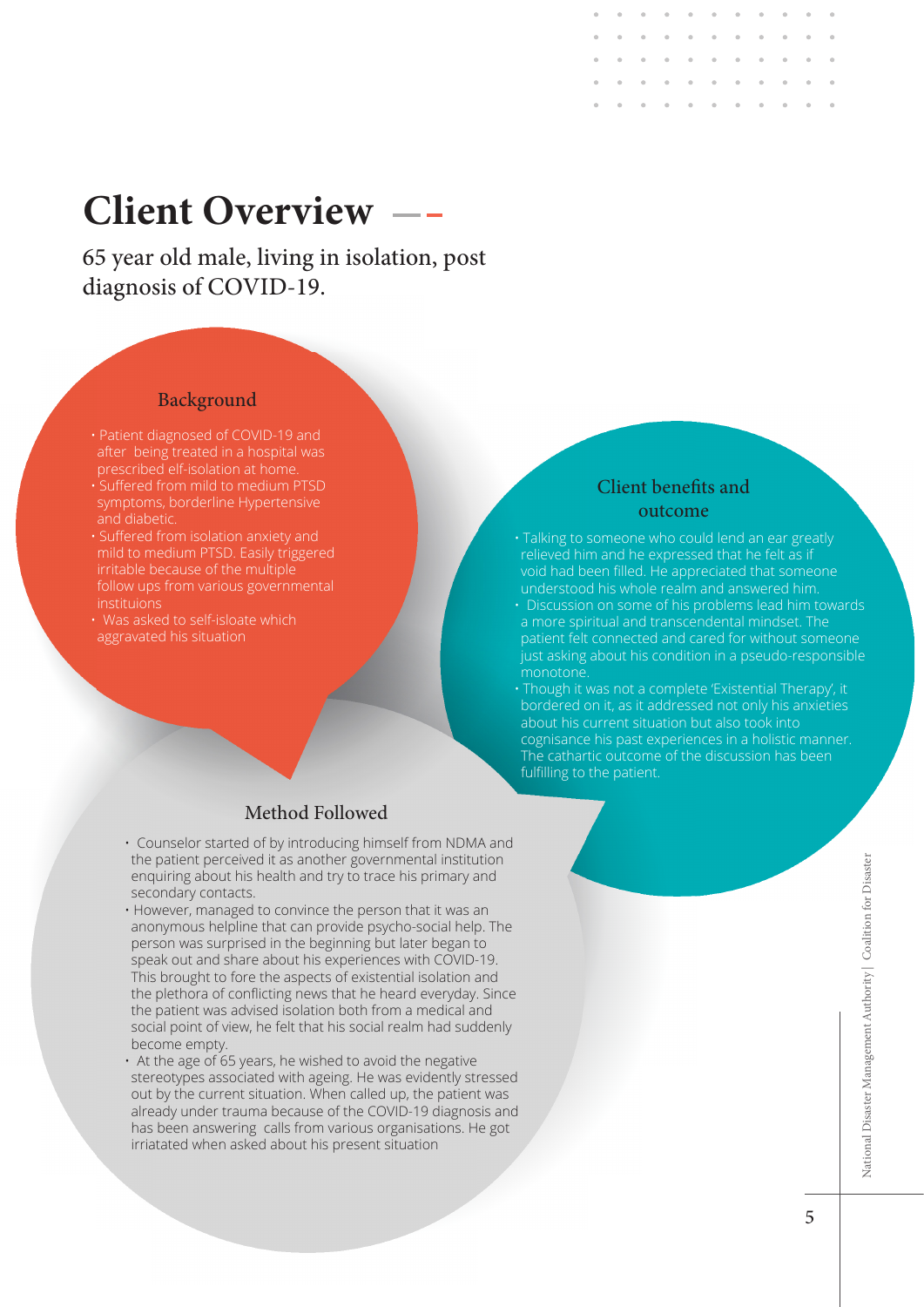These counselors maintain a record of the different types of psychosocial and other problems faced by them and submit it to NDMA on a daily basis. Though this helpline is specifically meant for psychosocial help, NDMA communicates with the state government regarding issues faced by the patients. At times NDMA has also intervened and communicated with relevant authorities for solving certain critical problems faced by individual patients.

### Lack of clarity about 最 isolation/quarantine protocols followed by state Lack of clarity regarding  $\widehat{\mathbb{R}}$ chances of infection post recovery Elderly patients needing **OS** assistance for daily routines Pregnant women මාලි<br>දින needing antenatal care Physically challenged people needing assistance Patients with co-morbidity 欛 needing medicines for the other ailments **An** appropriate for children  $\mathcal{C}$ female hygiene products

### Issues faced by patients

6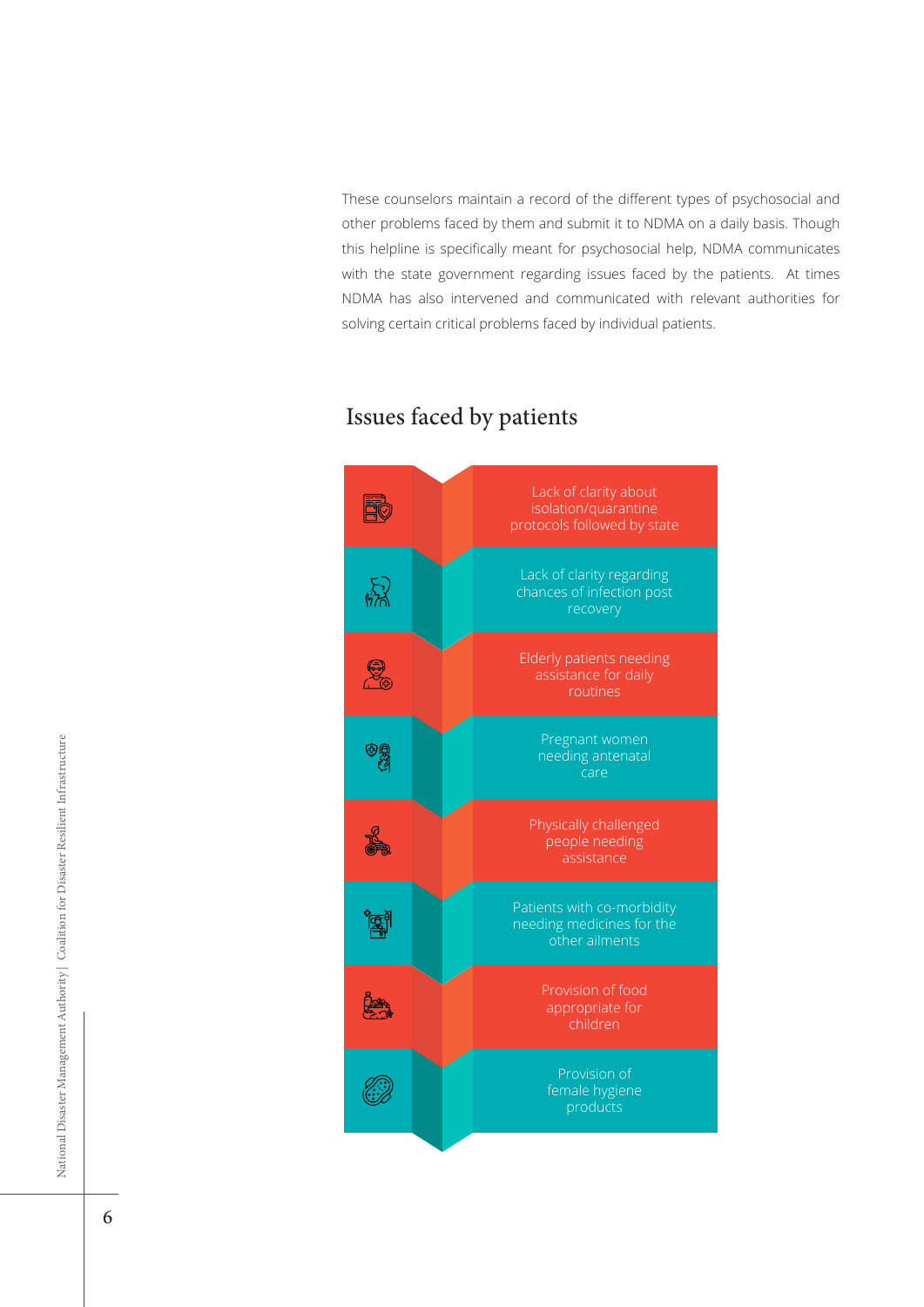### Inspiring hope and positivity



## **Case Escalation by NDMA**

Seema (name changed) a female patient aged 23 years from Madhya Pradesh was in advanced stage of pregnancy. Being Covid 19 positive, she had been in quarantine centre for over one month. She was tested four times for Covid-19 but the test results were not shared with her. Having been cured of the disease, she was desperate to go home. Case was verified and taken up with the local administration by NDMA. The intervention bore fruit and the lady got discharged from the Centre immediately. The latter profusely expressed happiness and gratitude.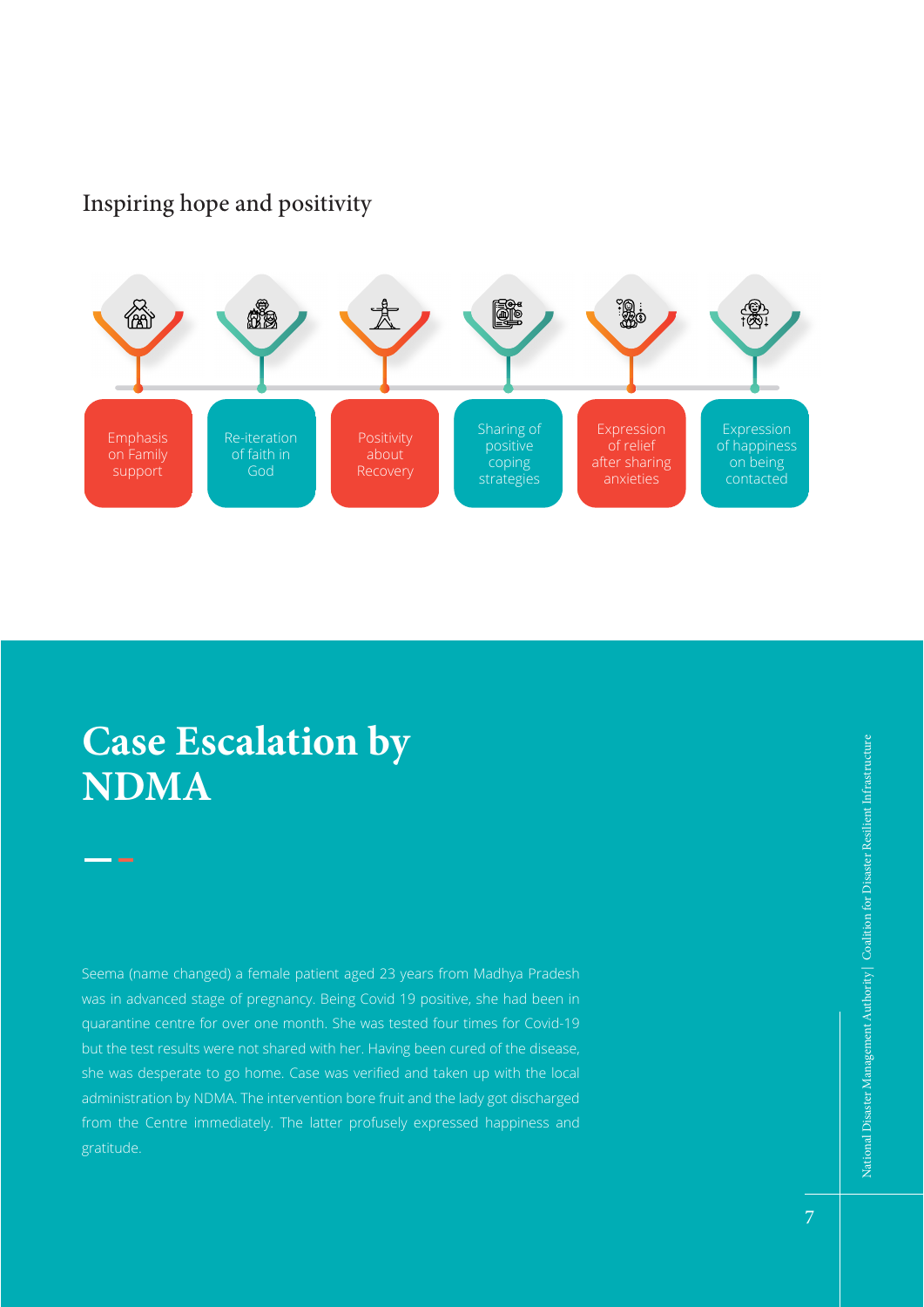# **From a Counselor's Diary…**

*This was a 30 year old female who had tested positive for COVID 19. I spoke to her*  sometime back. She had just got discharged from hospital after which she was in *home quarantine.*

*She told me about how they (her husband and herself) sensed that they should get themselves checked because of having slight fever and breathing problems. She mentioned that even now when she thinks of those days or about the COVID-19 she feels breathless. She narrated a few more instances of anxiety. I consoled her saying that the circumstances were quite demanding and it's normal to feel a little worried and asked if this is happening too often that it disturbs her daily functioning. She rated it 7 on 10, affecting her daily functioning. So I asked her about her past. She mentioned that she had always been a person who tends to get worried and when that happens she feels panicky and breathless.*

*I asked her to share her thoughts on the present COVID-19 situation and asked, "what did you do when you felt breathless?" She said, "I immediately got myself tested". I pointed out to her, "you did what you felt was right, acted on your feelings, took timely action, and therefore you have recovered." I encouraged her to appreciate herself for taking timely action.*

*I* asked her to ask questions like, "What makes me anxious?," what do I feel when *anxious?", "Are my thoughts always right like this time?".* 

*Her answer to the last question was "No". I told her about the cognitive distortion we may all feel sometimes when we see either black or white and miss out all the grey areas.* 

*Her belief that feeling worried means that's something unpleasant would happen had to be worked on by following a thought diary. This could help her to understand the source of the issues and work with it. I also explained how to use deep breathing and relaxation exercises to calm herself when she felt anxious.* 

*She was thankful for the support and guidance. She said that she felt better by talking and would definitely follow the exercises I suggested.*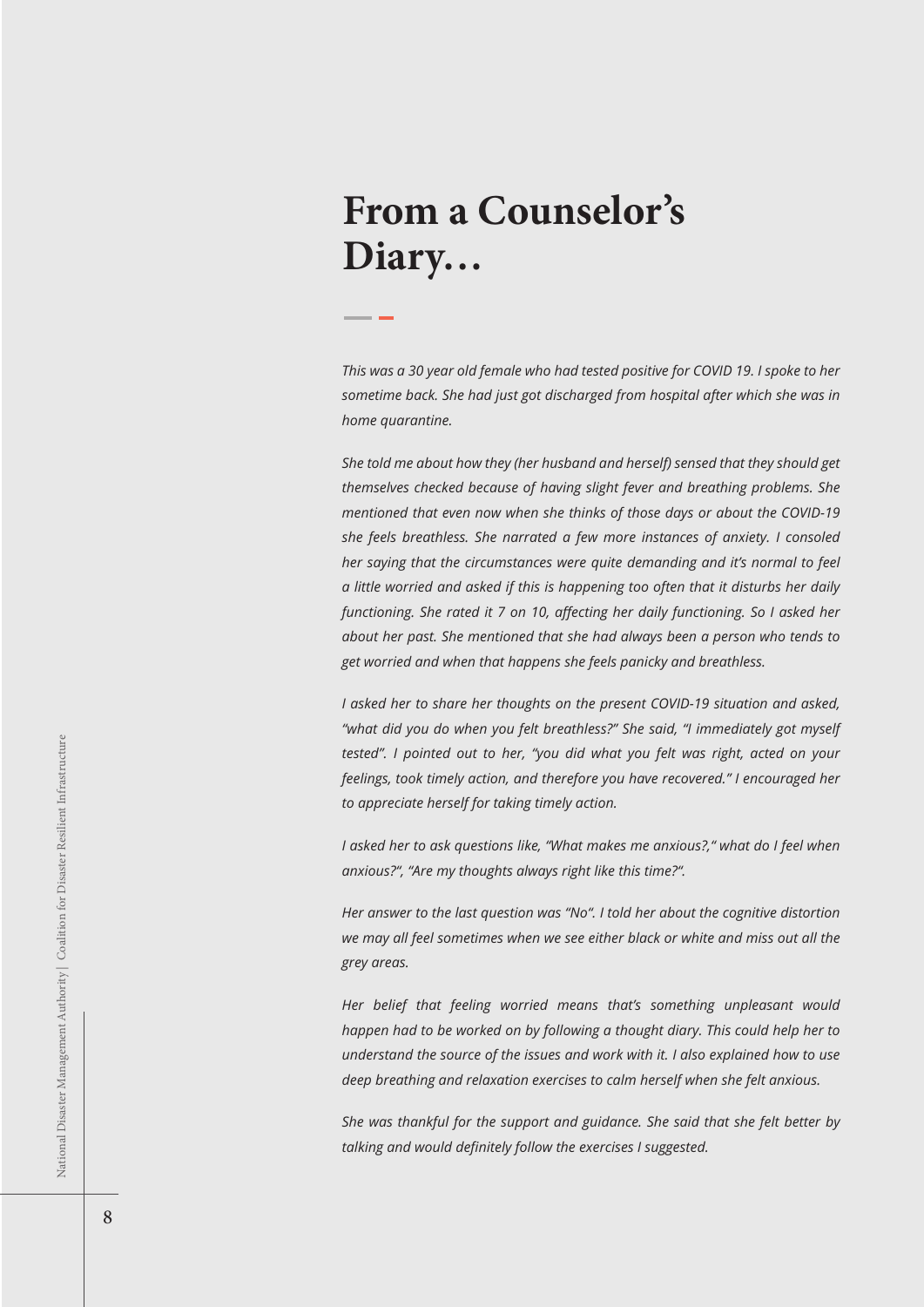Till the third week of July, more than 50 counselors had spoken to over 10,500 COVID-19 patients. NDMA is collaborating with Tata Institute of Social Sciences, Mumbai for providing regular training and supervision to the volunteer counselors, documentation, and analysis of the feedback received from the counsellors. Such analyses and documentation can provide an otherwise unresearched insight into the psychosocial status of the COVID-19 patients. Such an insight could form a basis for the design and formulation of future psychosocial care interventions.

The practice of proactively reaching out to COVID-19 patients and providing them initial psycho-social care has not only benefited the patients but has also provided valuable feedback to the overall system for managing COVID-19, and take corrective steps. NDMA is now working to take this to scale, in partnership with institutions with expertise on psycho-social care, public health management system, as well as technology providers.